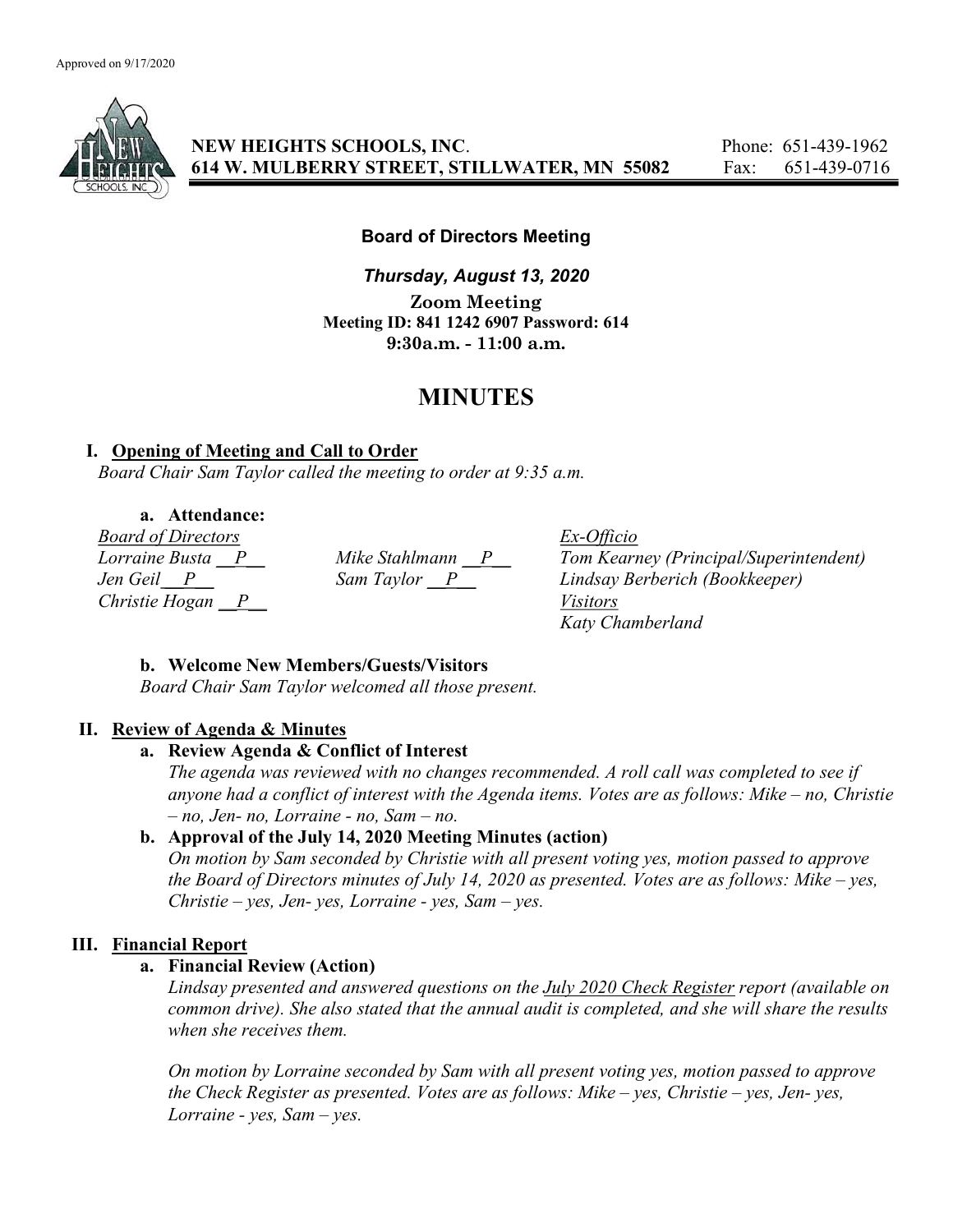# IV. Old Business

# a. Board Goals for 2020-21 (below is 2019-20)

- i. Research and gain the knowledge necessary by May 31. 2020 to create and implement a Fiveyear Strategic Plan.
- ii. To explore niche possibilities within the local community which may redefine and enhance the core academic program for the purpose of increasing enrollment and arrive at a direction by February 2020.
- iii. Investigate the possibility of expanding programing such as E-Learning or a Pre-K program

Sam led a discussion on our board goals for 2020-21. Tom offered to review the goals submitted by the members for consolidation and wordsmithing. He will then forward them to Lindsay who will add them to our next meeting for review

# V. New Business

# a. Staffing Updates

Tom led a discussion on staffing for the 2020-2021 school year. He discussed the license requirement of Science teachers.

Tom discussed the resignation of Erin Kost our 2-3 Elementary teacher. He is not intending to replace her as a result of distance learning. Sam wanted to thank her for her service and recognized all the work she was willing to contribute. Christie and her elementary team really appreciate all the work she did as well and will truly miss her.

On motion by Sam seconded by Lorraine with all present voting yes, motion passed on the recommendation of our Principal Tom Kearney to approve the resignation of Erin Kost (Elementary Grades 2-3.) Votes are as follows: Mike – yes, Christie – yes, Jen- yes, Lorraine  $yes, Sam-yes.$ 

# b. Head Start (Christie)

Christie discussed the progress of initiating a Head Start program. She was able to contact Jackie Cross, who is responsible for Stillwater Head Start. She said Assentation Church here in Stillwater already has this program and there are ten students and that they don't expand unless there are twenty students. She discussed having a partnership with New Horizon and Head Start for a Before-Care and After-Care program including a Pre-School. No commitments were made but the next step was to have someone come here and measure the space for future use. They also discussed playground usage as Assentation Church is in need of using a playground and they may be able to work a partnership and share use. Measuring may need to wait until January as a result of COVID-19. New Horizon and Head Start are both organizations worth pursuing.

# c. Playground Fundraiser (Christie)

Christie discussed the garage sale for playground renovations funds. She wanted to thank Tom, Lindsay, Jen and everyone else who helped put this together. Tom discussed how he was able to give away the oven in exchange for a donation. Jen talked about how successful it was and how they are still selling items on Facebook and consignment stores. We have already raised \$37,167.00 toward the Playground. All of this is now posted on our Web site. They have learned a lot conducting this garage sale and plan on making this a yearly event.

# d. School Calendar (Tom)

Tom led a discussion on changing our FY20-21 Calendar to reflect Stillwater Districts delay of school start date to September 8.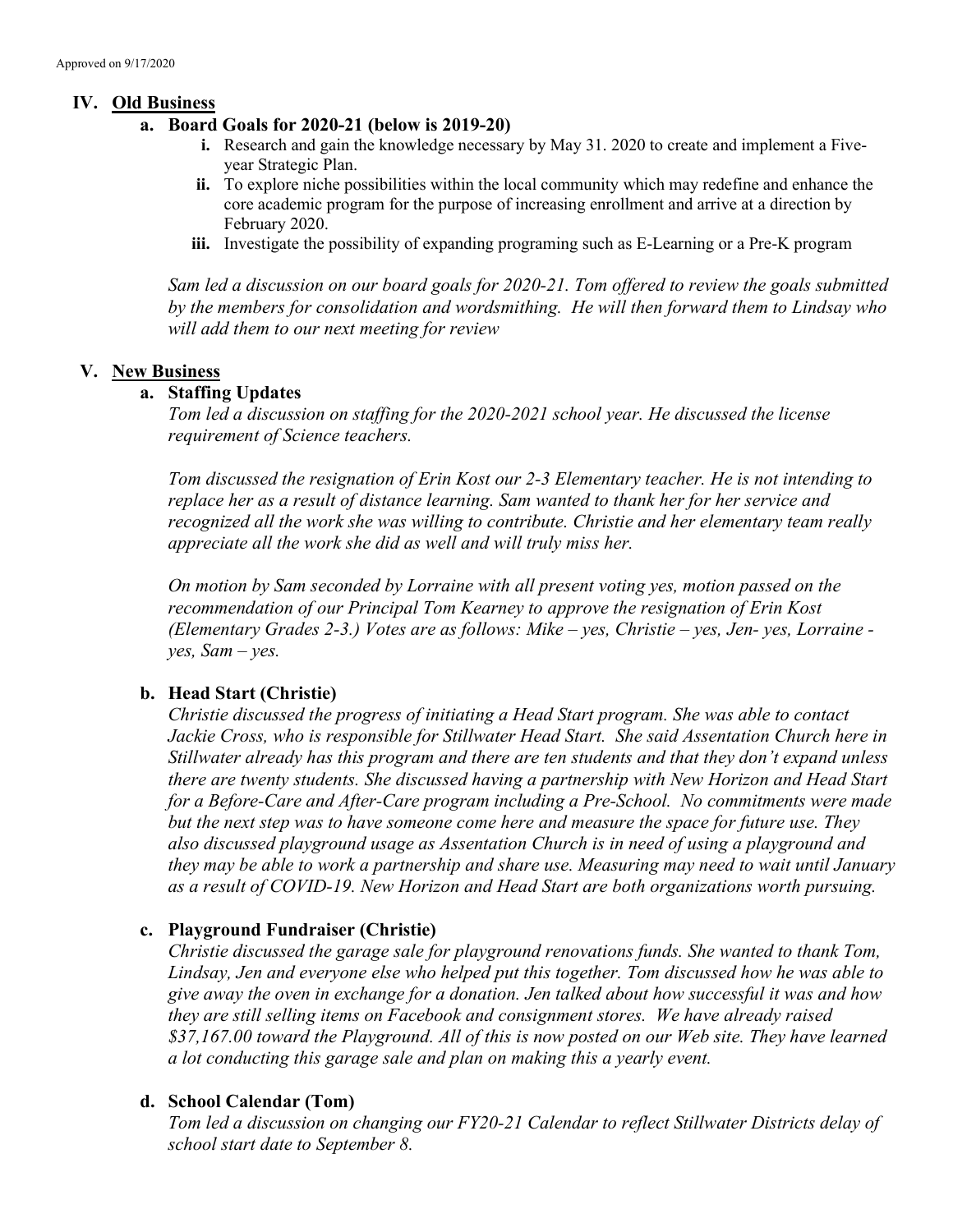On motion by Lorraine seconded by Jen with all present voting yes, motion passed on the recommendation of our Principal Tom Kearney to approve the updated school calendar. Votes are as follows: Mike – yes, Christie – yes, Jen- yes, Lorraine - yes, Sam – yes.

### VI. Policy Review (action)

a. Policy Revisions for Approval

i. #212 – School Board Member Development (Lorraine) Lorraine led a discussion reviewing this document and recommended changes.

On motion by Lorraine seconded by Christie with all present voting yes, motion passed to approve the Policy #212 – School Board Member Development as recommended. Votes are as follows: Mike – yes, Christie – yes, Jen- yes, Lorraine - yes, Sam – yes.

ii. #624 – Online Learning Options (Lorraine) Lorraine led a discussion reviewing this document and recommended changes.

On motion by Lorraine seconded by Jen with all present voting yes, motion passed to approve the Policy #624 – Online Learning Options as recommended. Votes are as follows: Mike – yes, Christie – yes, Jen- yes, Lorraine - yes, Sam – yes.

iii.  $#506 -$  Student Discipline (Jen)

Jen recommended tabling this policy until our next meeting.

#### b. Policies for September

- i. #427- Workload Limits for Certain Special Education Teachers Lorraine led a discussion on this policy. Christie agreed to review this policy.
- ii. #524- Internet Acceptable Use and Safety Lorraine led a discussion on this policy. Lorraine agreed to review this policy.
- iii. #903- Visitors to School District Buildings  $&$  Sites Lorraine led a discussion on this policy. Jen agreed to review this policy.

iv. #808- COVID-19 Face Covering Policy Lorraine led a discussion on this policy. Christie agreed to review this policy.

#### VII. Administrator's Report

Tom Kearney gave a report on the state of the school including the following:

- Student Statistics: We currently have 102 students enrolled with a budget of 106. He is anticipating more students enrolling based on current interviews.
- COVID-19: Tom discussed the requirements needed to open school. We are tied to the ISD834 bussing. He said we are prepared to comply with the District ABC hybrid method. He was just informed that the Board is meeting tomorrow evening to go 100% distance learning. We really cannot act until they have voted. This changes our current plans. Approximately 40% of our families have chosen to stay at home. Katy Chamberland reported on the survey we conducted. She said 64 families replied to the survey. She reported on how they responded to each question. Seven students were given computers. Our families with multiple students may need more than one computer. As a result of the questionnaire we have offered training sessions for families and just completed our first session. This was our second survey which was more meaningful than our first one. Our training sessions are given either virtually or in the computer lab. We ordered face shields, 30 Chrome Books and received free masks. Tom is working on having Teachers